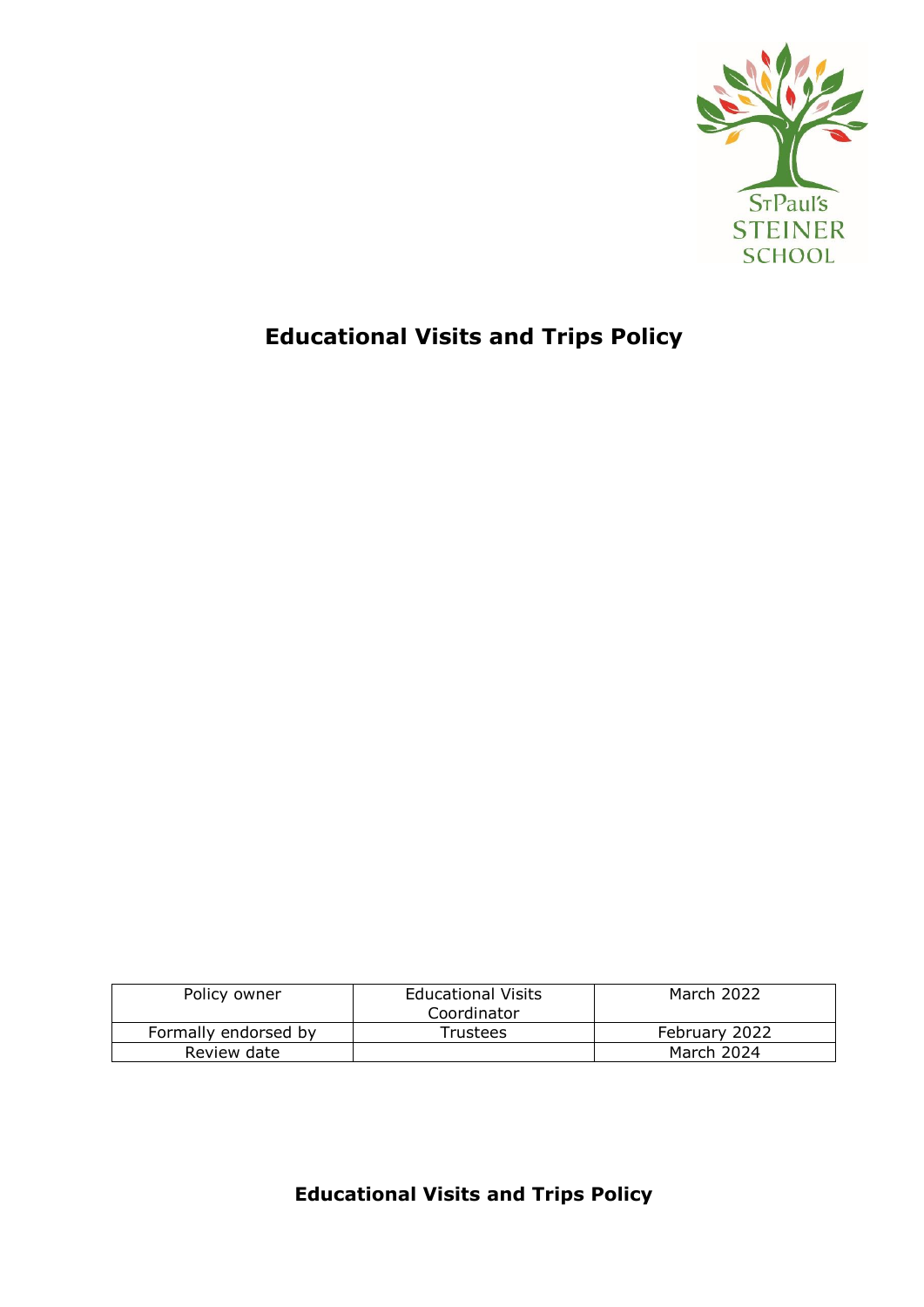St Paul's Steiner School is committed to safeguarding and promoting the welfare of children and young people and expects all staff and volunteers to share this commitment.

Trips, visits and learning off-site comprise an essential part of the school's curriculum. Successful trips provide memorable learning experiences and enhance the children's education in ways that are not possible in the classroom. The school is committed to providing school visits as a positive tool to develop pupils' independent, investigative learning, and to build their experience of the local and wider world.

Within school, responsibility for educational visits rests with the Trustee Body, Headteacher, Educational Visits Coordinator (EVC) and the Visit Leader (the Teacher).

# **Before the trip**

When planning an educational visit trip, it should first be discussed with the EVC. The educational aims should be discussed and agreed in advance with a mentor and/or the teachers' meeting. All Trips must be planned with the EVC's involvement. The EVC and all Visit Leaders MUST read and follow the Outdoor Education Advisers' Panel's National Guidance found here: [https://oeapng.info/.](https://oeapng.info/)

All new Teachers MUST have an induction with the EVC before planning an educational visit.

For every outing there will be a designated Visit Leader, who is responsible for following this policy.

# **Guidance**

Guidance is available at:

- GOV.UK ;Health and safety: advice on legal duties and powers
- Oeapng.info (outdoor educators advisors panel, national guidance)
- RoSPA (Royal Society for the Prevention of Accidents)
- National Counter Terrorism Security Office
- Foreign and Commonwealth Office

# **Risk assessment**

A full risk assessment must be carried out by the Visit leader. The risk assessment for regular outings must be updated termly.

Risk assessment must include:

- Date and time of outing
- Venue address and telephone number
- Names and contact numbers of the Visit Leader and Volunteers taking part
- Travel details
- School emergency contact
- Risk assessment and Public liability Insurance of the place being visited must be attached

# *Risk assessment must be signed off by the administrator a week in advance for London or UK based trips and 4 weeks in advance for residential trips.*

# **Venue and environment safety**

The Visit Leader should visit the venue/ area in advance wherever possible, in order to have a good understanding of the safety and risks.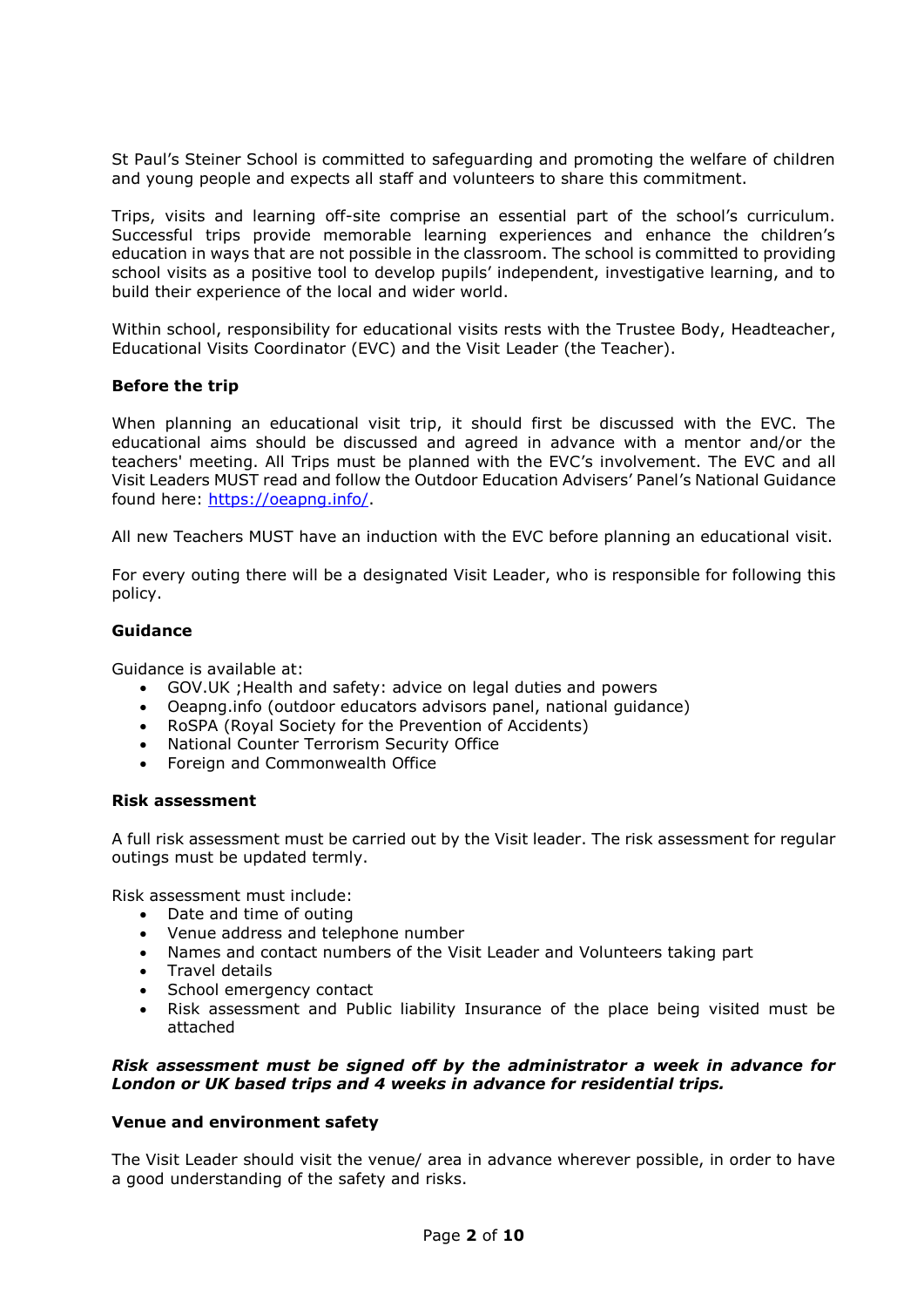Environmental factors (weather, daylight hours, temperature, water levels etc.) should be considered.

# **Alternative options and emergency procedures**

The leader must have a Plan B/ alternative option in place where appropriate. Leaders must inform helpers, participants, providers and emergency contacts of an emergency plan in place.

# **Consent forms**

Every child must have a signed consent form including medical consent for every residential trip.

- Regular outings yearly consent form
- Swimming separate consent form
- Water sports and activities separate consent form
- Unique outings need a separate consent form
- Consent forms should include
- Date of trip
- Location
- Activity
- Medical consent
- Medical information including dietary requirements
- Emergency contact details for the parents

A copy of the consent form should be in the specific trip file.

A copy of the consent form needs to go on the trip.

If a consent form is not signed, the child will not be allowed to go on the trip and the parent will be called to collect the child from school if the school cannot provide alternative arrangements.

# **Volunteers**

At least one volunteer on any trip must have a DBS check done in advance through the school office.

There should be one male and one female adult on each residential trip.

All adults must be given a copy of the risk assessment and be briefed before the trip. Briefing should include:

- Trip details
- Specific responsibilities for example: a list of children for whom they are responsible.
- Discipline and behaviour strategies including trip rules/ sanctions
- Information about any child with special needs or any medical condition and how this might impact.
- A reminder that the Visit Leader is the authority
- Emergency procedures in the event of a child or adult falling ill

# **Adult : child ratio**

The adult : child ratio should be decided depending on the nature and location of the trip, the age and needs of the children and the type of activity to be undertaken. National guidance suggests: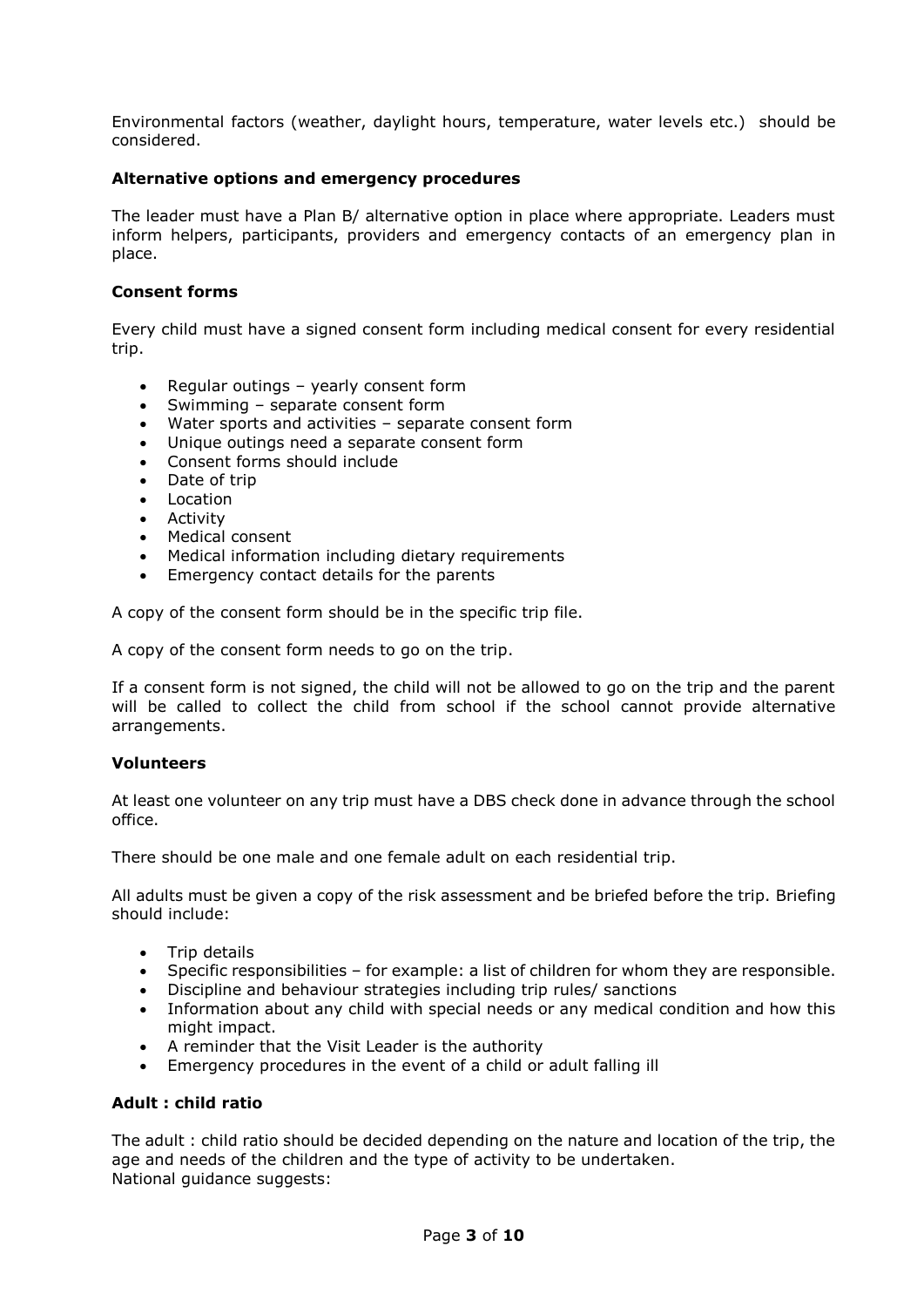- Class 1 and  $2 1:6$  adult to child ratio
- Class  $3,4,5 1:10/15$
- Class  $6,7$  and  $8 1:15/20$

Volunteers on residential trips must have a child protection briefing, including reminders about

- Appropriate/ inappropriate adult behaviour
- Appropriate/ inappropriate language
- Appropriate/ inappropriate contact
- Avoiding being alone with a pupil

**Residential trips** - see also appendix 1 checklist

# **Parents**

A parents evening must be held to discuss the trip well in advance. Parents must sign the Parental Bond – appendix 2

# **Travelling abroad**

Everyone must have a UK Global Health Insurance Card or other appropriate medical forms. The school needs to take out extra insurance cover – administration and finance must be informed at the planning stage.

# **Terror Attack Precautions Prior to Trip**

When planning a school trip consider the likelihood of the destination, venue or transport hubs being at risk of a terrorist attack. Confirm with insurers that they will cover costs resulting from acts of terrorism, including medical care, repatriation and cancellation/curtailment.

Enforce student awareness to cultural sensitivities, clothing and behaviour and comply with instructions from legitimate security forces and officials

Ensure you are aware of the latest news relating to your destination:

- In the UK know the current threat level by checking [https://www.mi5.gov.uk/threat](https://www.mi5.gov.uk/threat-levels)[levels.](https://www.mi5.gov.uk/threat-levels)
- When travelling abroad check the Foreign, Commonwealth & Development Office website <https://www.gov.uk/foreign-travel-advice> in the early stages of visit planning, at regular intervals and immediately prior to leaving.
- Consider the threat of terrorism as part of visit risk management and include it within visit emergency plans.
- Scanned copies of passports, visas and travel insurance details will be saved onto staff email in case of lost documents following an incident.

The Trip risk assessment must identify:

- Possible safe areas or venues, near where you intend to be, that you could use as an emergency shelter.
- How to minimise waiting and queuing times at busy venues.
- Where to wait and gather for head counts.
- How to get away in an emergency, bearing in mind that the direct route and planned transport might no longer be an option.
- How the leadership team might manage an enforced group split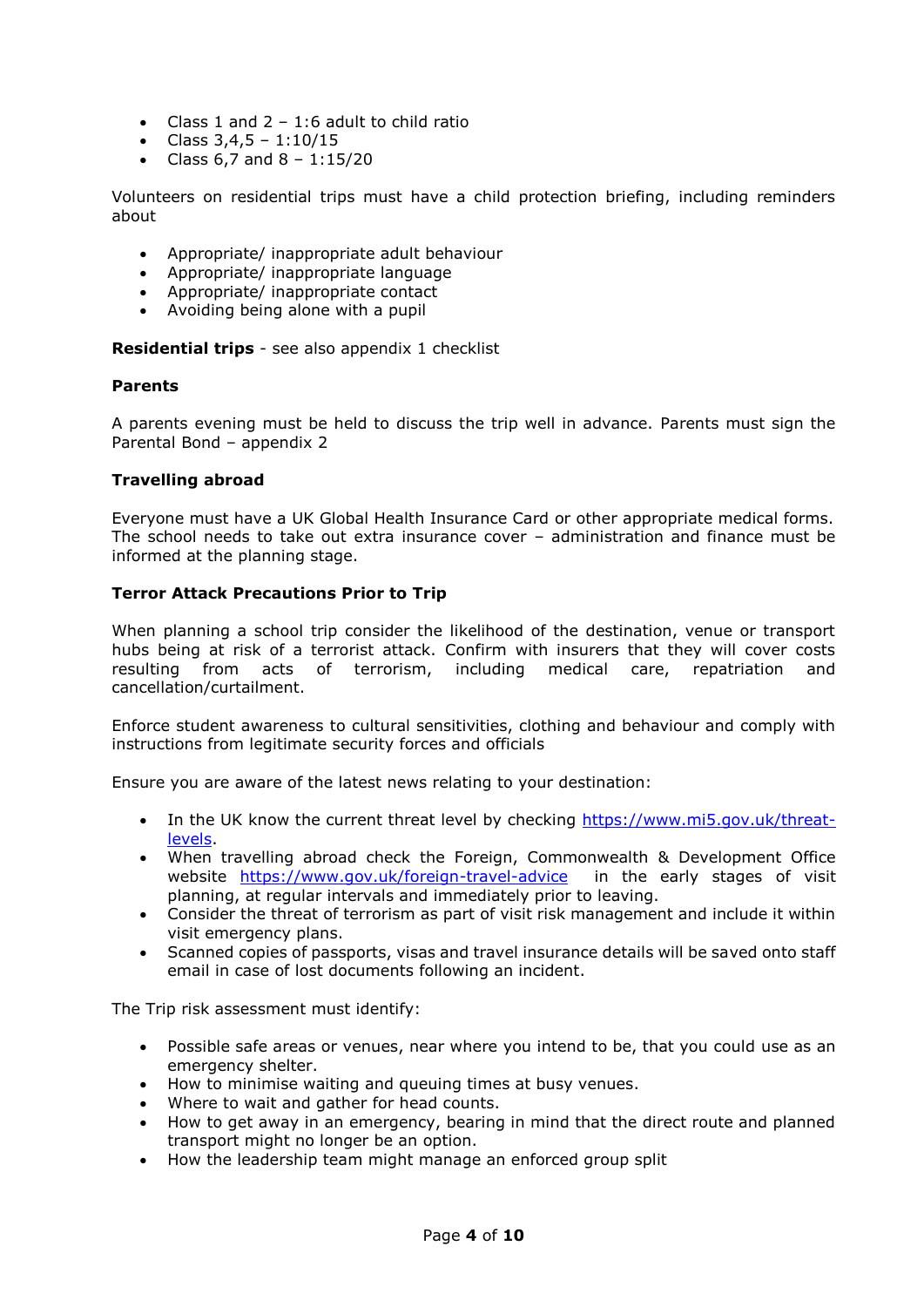# **Emergency Contact**

There must be a designated emergency contact for overnight trips. The designated emergency contact (the School Administrator) should have copies of the pupil consent forms.

#### **ON THE TRIP**

#### **Take with you**

A fully stocked first aid kit and a charged mobile phone must be taken on each trip.

#### **Changes to the plan**

Any significant changes must be risk assessed and where possible discussed with the Educational Visit Coordinator at school. The risk assessment should be changed accordingly.

#### **Rules and behaviour management**

Expectations for behaviour and site specific rules should be shared with pupils in advance, including sanctions for inappropriate or risky behaviour.

It may be necessary for a child to be sent home if their behaviour is thought to increase risk to themselves or others.

#### **If a pupil falls ill**

If a pupil falls ill and/or requires medical care, the trip leader - the designated First Aider shall ensure that the pupil receives appropriate diagnosis and treatment at the earliest possible opportunity.

The pupil's parents must be contacted as soon as possible.

The pupil must be accompanied by a staff member or appropriate adult at all times during such diagnosis and treatment.

In the event of a pupil requiring any medical treatment, the Visit Leader shall inform the Emergency Contact and they will contact the parent/guardian at the first possible opportunity. Or, the Visit Leader will contact the parent/guardian themselves.

# **If an adult falls ill**

In the event of a member of staff or adult volunteer falling ill and/or requiring medical care, the Visit Leader shall ensure that the adult receives appropriate diagnosis and treatment at the earliest possible opportunity.

If it is necessary for a seriously ill member of staff or adult to return home the Visit Leader will inform the Emergency Contact in order to make appropriate arrangements including:

- Arrangements for travel/ accompaniment for the ill adult
- Arrangements for the adult/child ratio to be maintained (i.e. another adult to join the trip if necessary)
- Arrangements to end the trip early if necessary

# **Recording and reporting incidents**

Any incident or accident must be recorded by the Visit Leader including date, time, nature of the event, those present, first aid given if any.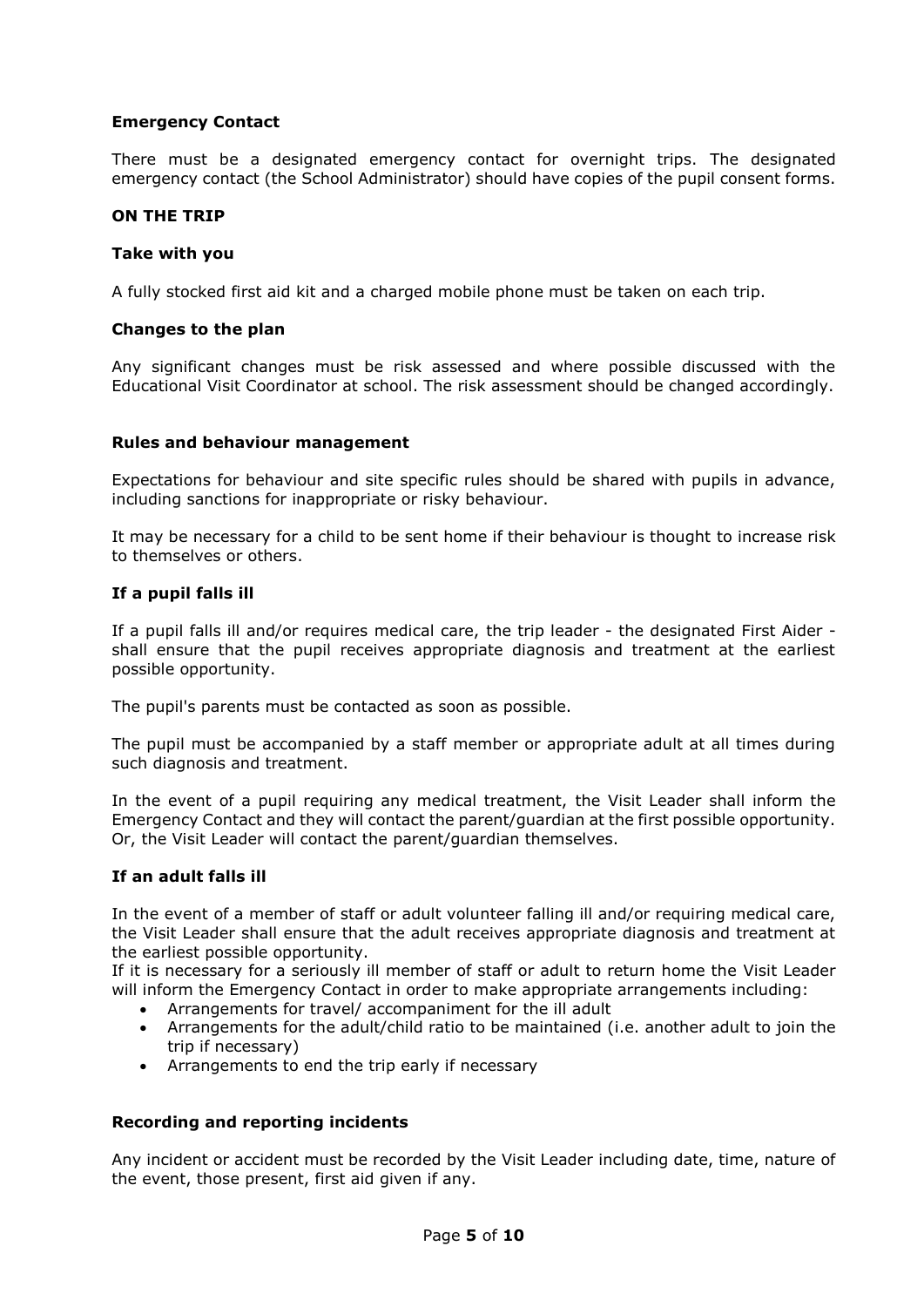Incidents/ accidents should be reported to the Health and Safety Group as soon as practicable.

# **At the site on residential trips**

The fire safety and evacuation plan for the residential building must be checked. Adults and children must have separate sleeping arrangements. Boys and girls must have separate sleeping arrangements.

# **Remote supervision on residential trips**

On residential trips it is possible for older children to have some free time (remote supervision). A clear plan must be in place to ensure that pupils under remote supervision can contact a responsible adult if necessary.

# **Terror Attack during a Trip**

- Be vigilant and aware of your surroundings know where the exits are and where you would run to.
- Avoid political or religious celebrations/demonstrations or venues. Contact embassies or high commissions in advance of any proposed visits to these locations;
- Employ the STAY SAFE Principles:
	- $\circ$  RUN Escape if you can, leaving belongings behind. Is there a safe route and can you get there without exposing the children to greater danger? Leaders should attempt to keep everyone together whilst moving away as quickly as possible. Keeping together may be difficult and is ultimately less important than speed of action and staying safe.
	- o HIDE If you cannot RUN, HIDE Find cover from gunfire. If you can see the attacker, they may be able to see you. Staying low and even better, moving away whilst behind solid objects such as concrete barriers or buildings (as opposed to just parked cars) will provide good protection. Be aware of your exits and try not to get trapped. Encourage children to be quiet, silence your phone and turn off vibrate. Lock / barricade yourself and the children in and move away from the door.
	- o TELL Call 999 What do the police need to know? If you cannot speak or make a noise listen to the instructions given to you by the call taker.
- Using public transport following a security incident may not be the best option as some terrorist organisations plan secondary attacks that specifically target transport hubs.
- The group leader will notify the school contact as soon as practicable, noting the known whereabouts of all members. The school contact will notify all parents of the children on the trip.
- Activate your emergency plan. The emergency team (consisting of Headteacher and Administration Manager) at the school will become a communication focal point and receiving area for next of kin and students upon return in schools.
- The emergency team will arrange the group's return transport when the situation is sufficiently secure to do so. Parents will collect their children from school rather than travel to the incident location
- The school will arrange proactive trauma counselling for students and staff after such an event.
- The experience of the National Counter-Terrorism Security Office is that decisive leadership is key.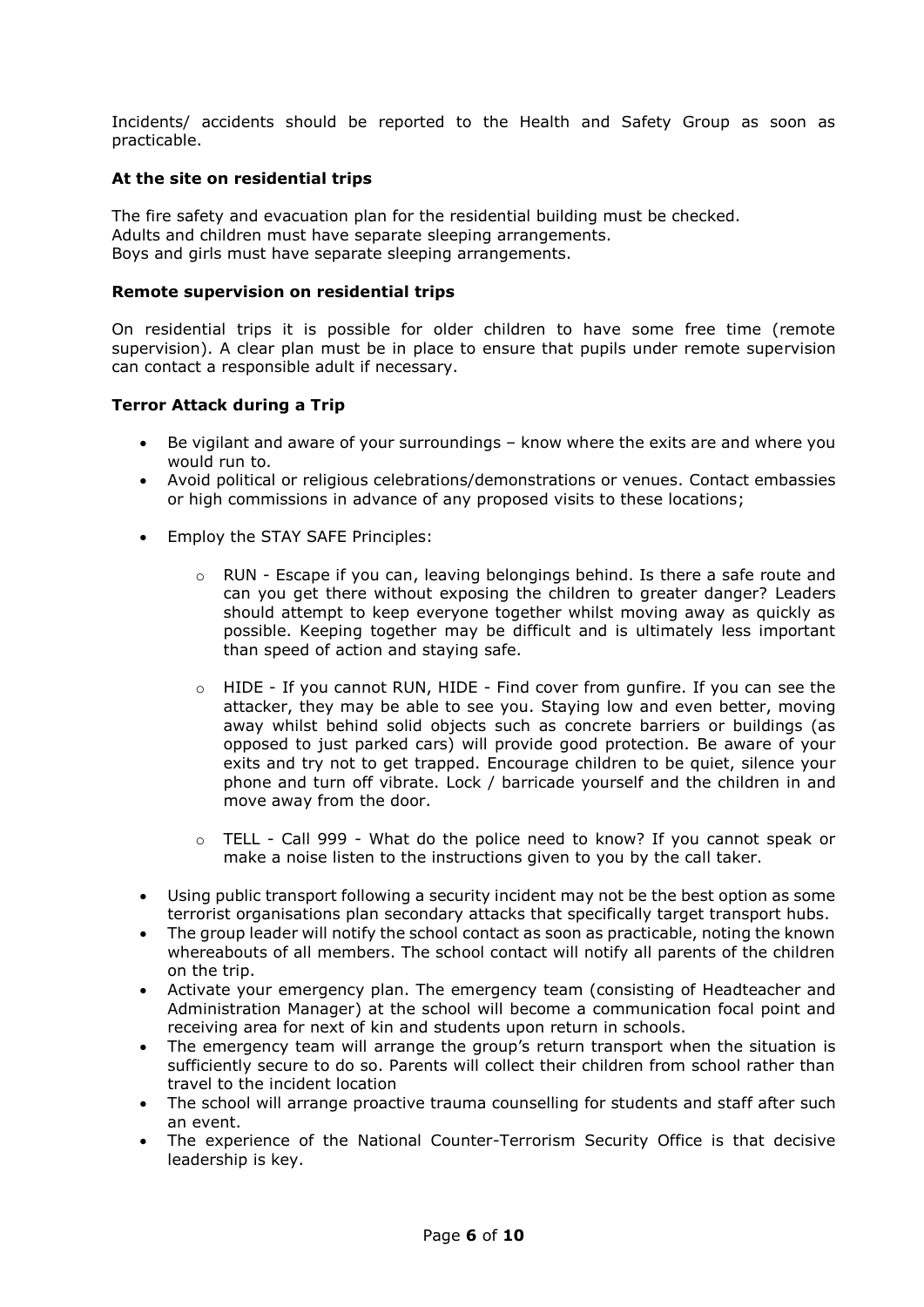# **Evaluation**

The Visit Leader should report back to the EVC & Teacher's Meeting after the trip, with an evaluation and Risk Assessments reviewed.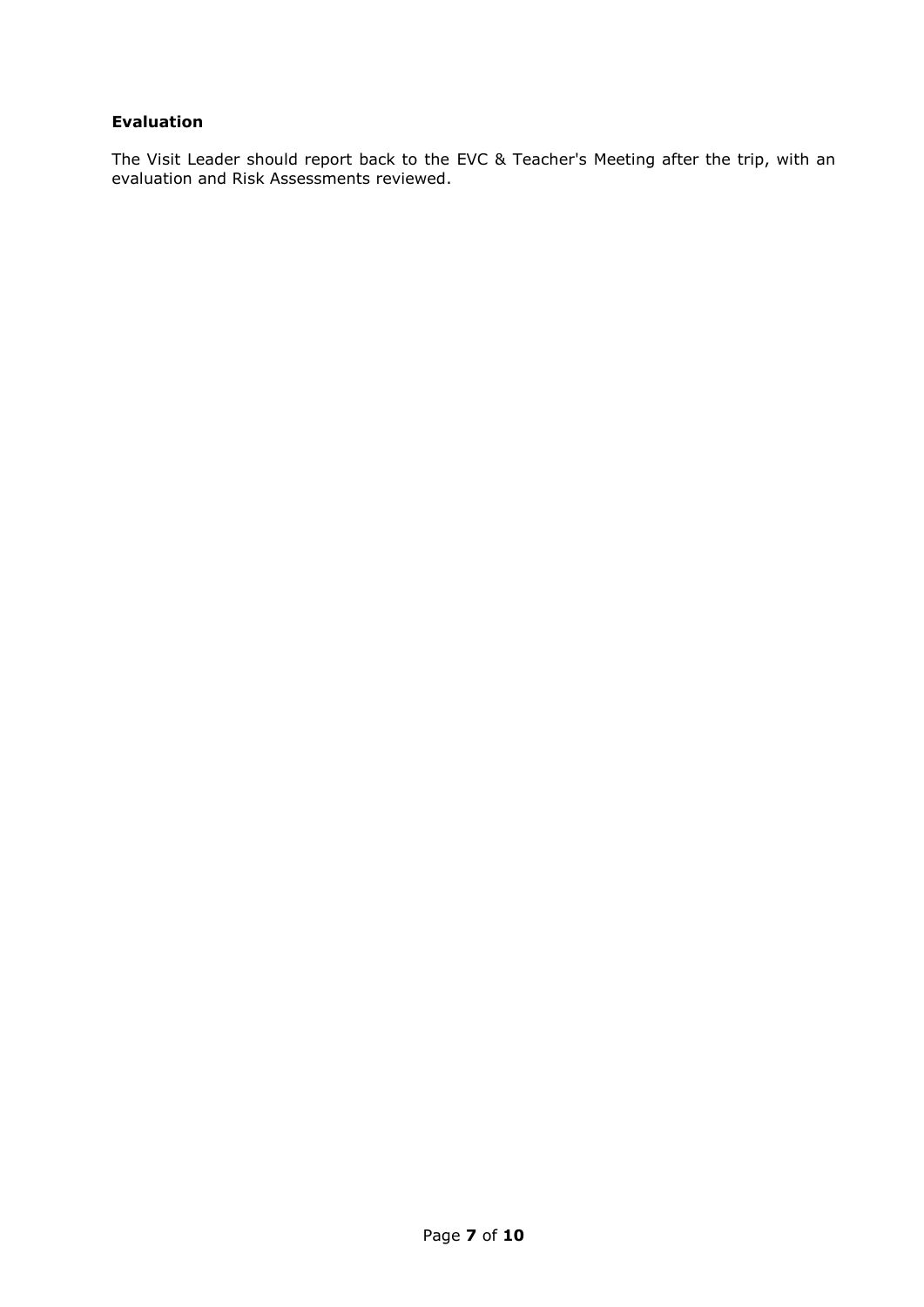# **Appendix 1 Checklist of Sections Completed and Additional Information Provided**

# **Please tick as appropriate**

 Programme for the trip  $\Box$  Transport Details Journey Details School Run Activities Using Activity Centres  $\Box$  Accommodation **Personal Clothing & Equipment** Supervision and Adult to Pupil ratio **Supervision Example 7** First Aid arrangements COVID Arrangements SEN & Medical Needs including Allergies **EXECUTE:** Emergency Procedures Contacting Parents during the trip  $\Box$  Parental Consents **Communication in an Emergency**  School Safety & RAs Code of Conduct – pupils and staff

# **Attachments**



Plan B Programme

Downtime arrangements

Risk Assessments forms completed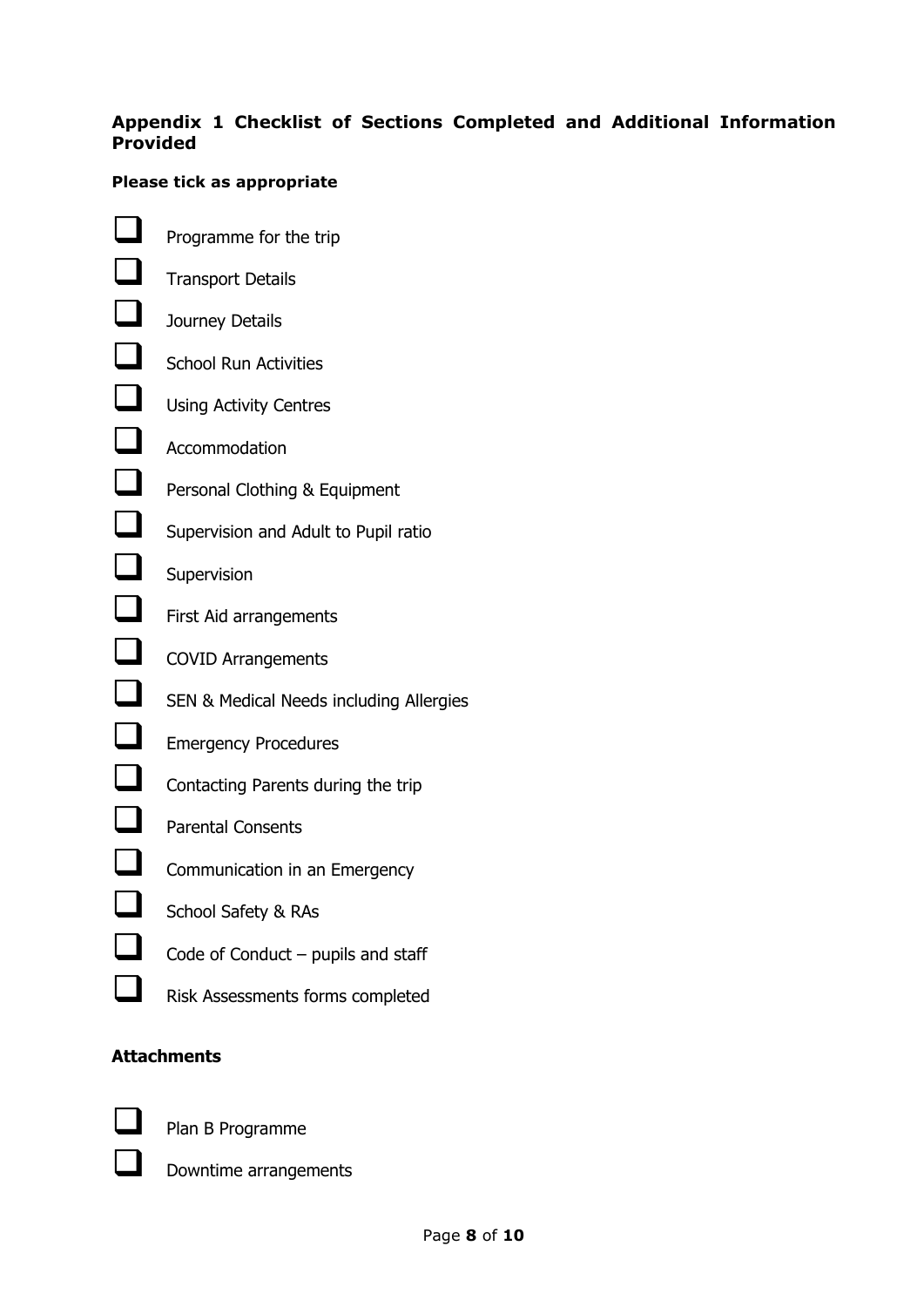# Duty Rota

**Behaviour Bonds** 

- Copy of Driver's Licence
- Public Liability Insurance for any places being visited or accommodation being occupied
- **Activity Centre Public Liability**
- Equipment List
- Activities Risk Assessments & Agreement
- Accommodation Risk Assessment & Agreement
- **Parental Consents**
- **Communication in an Emergency**
- School Safety & RAs
- $\Box$  Code of Conduct pupils and staff
- **Risk Assessments forms completed**